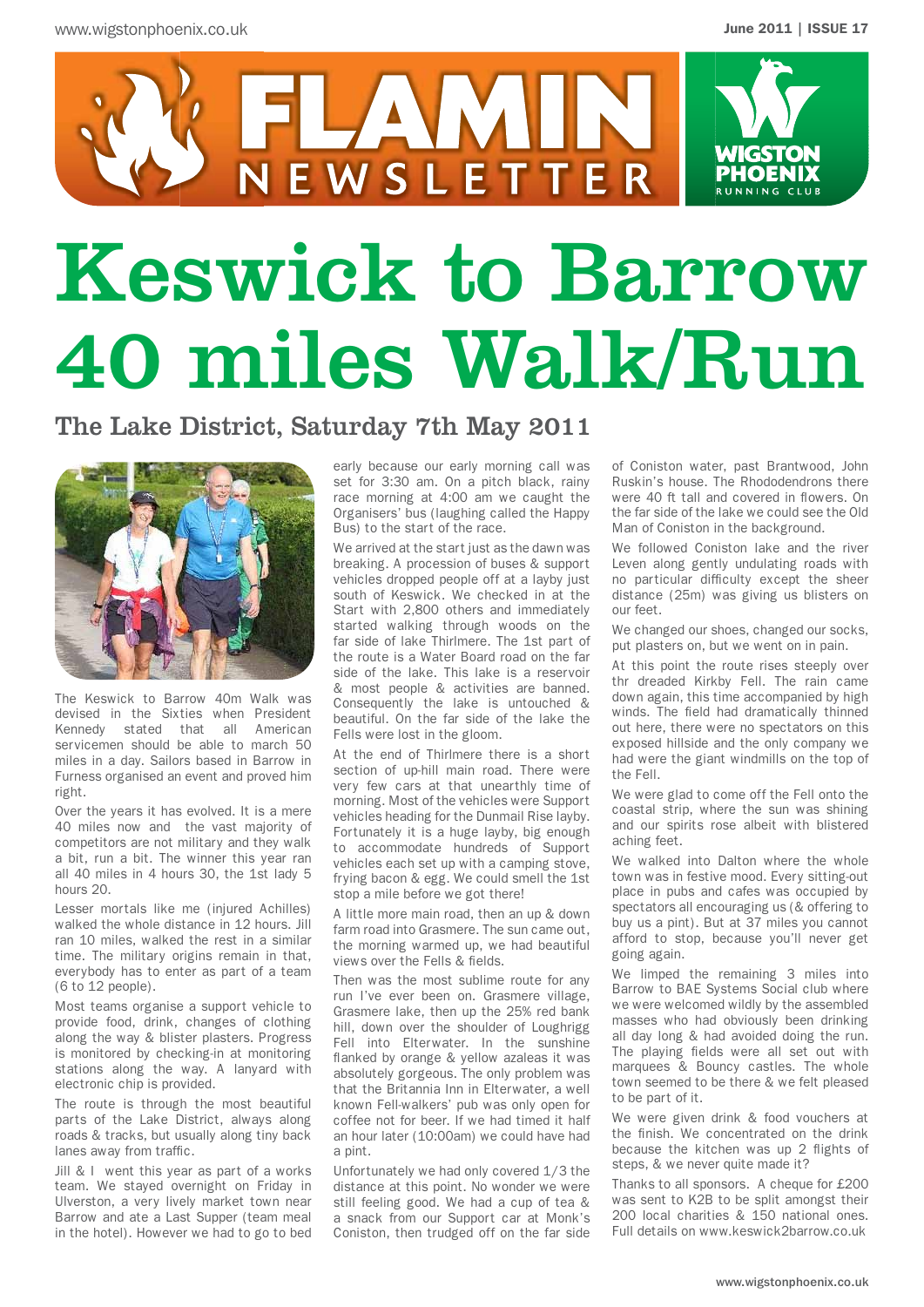## Parkrun Braunstone

#### Saturday, 25th June 2011 - 9.00am

Parkrun is a free, weekly, timed 5km run. They take place in parks all over the country, with the nearest one being at Braunstone Park. They take place at 9am every Saturday morning, and are open to runners of all abilities. You don't need to enter in advance, you just register once and can then choose to turn up whenever you like!

A number of our members have already taken part…with Mike Stiff and Phoenix Hoyle now Parkrun regulars. It is a great initiative that encourages people of all ages and fitness levels to test themselves. And because it is nearby and



early in the morning, you are back home with the best part of your Saturday available to you.

To support this initiative, we are hoping to arrange a mass participation from Wigston Phoenix members. The date we have chosen for this is Saturday 25th June. Hopefully you will enjoy it, and will go back regularly for more!

If you want to run, go to the Parkrun website to register. Print off your barcode, bring it with you on the 25th, run 5Km and they will do the rest for you. You will be emailed your result, and as you do more events stats will be collated to show your progression.

Bring your family along to support, to volunteer as a helper on the day, or even to run.

To register, or to find out more, go to the Parkrun website

http://www.parkrun.org.uk/braunstone/home

If you have any questions that the website doesn't answer, speak to Mark Thompson, Mike Stiff or Phoenix Hoyle who will hopefully be able to help!

The next nearest events are in Coventry, and at Conkers. Alternatively if you are going away for a weekend and fancy a workout, check to see if there is one nearby…your barcode can be used at any of them.

Also, if you have some free time on a Saturday morning, but don't want to run, volunteer helpers are always needed – check the website for more details.

We look forward to seeing as many of you as possible on 25th June.

*Mark Thompson*



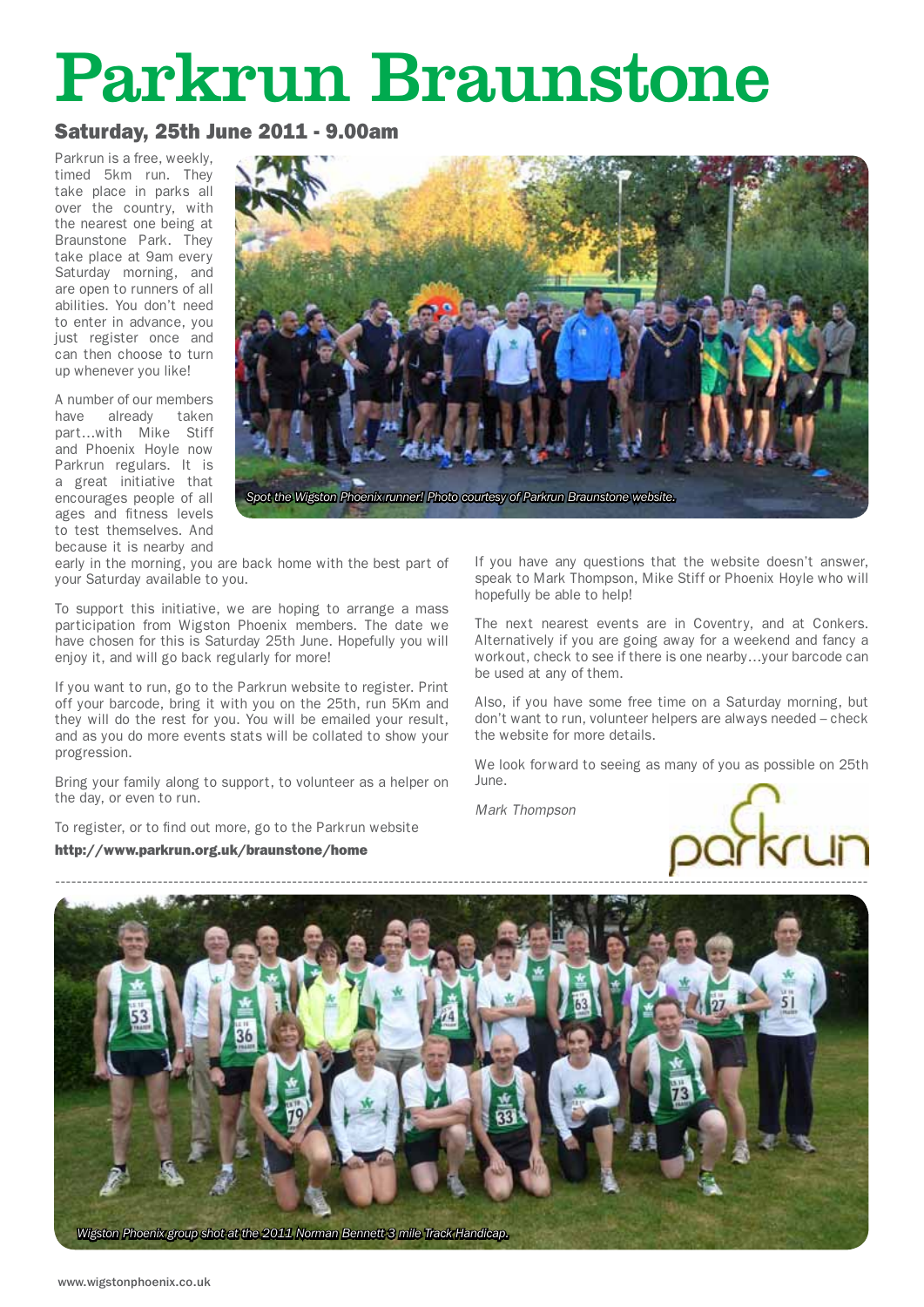## 2011 Summer Pub Runs Fixtures

The date for the June Pub Run has been amended from the 16th to the 9th.

Current details are as follows:

| Thurs 9th June | The Whitehouse, Scraptoft                                                    |
|----------------|------------------------------------------------------------------------------|
|                | <b>Thurs 14th July</b> The Staff of Life, Mowsley<br>(venue to be confirmed) |
|                | <b>Thurs 11th Aug</b> The Old Black Horse, Houghton on the Hill              |

Thurs 8th Sep The Red Lion, Huncote

Meet at 6.45pm, ready to run at 7pm. Steady run for approximately 50 minutes, ready to eat at 8.30-8.45pm.

------------------------------------------------------------------------

## Chairman's Message

This was meant to be a quick and easy message from your new Chairman, but it has proved harder than I thought it would, so these are my first views. With the summer evening races coming up, with good weather hopefully, then why not take part in these events. The more people that run the better the chances of the club doing well and the more social the event becomes. If you have any ideas as to what you would like the club to do over the next year (races/training/ events/nights out etc) please see me and we will discuss what can be done.

------------------------------------------------------------------------

*Remember to run safely.*

## **Website**

We are in the process of updating the pages of the website and to make it more dynamic. Mark Thompson has taken over as Website Editor from Colin Baxter and is currently assisted by Mick Jordan and Mike Stiff with the regular input of race results, fixtures and social events. We will also implement latest news updates and add more photos to the site.

It would therefore be helpful for another volunteer to help spread the responsibility and time commitment to maintain a website that the club can be proud of. If you can offer your time and help on a regular basis please speak to either Mark or Mick in the first instance.

------------------------------------------------------------------------

## Facebook

Colin Baxter has started a Facebook page for Wigston Phoenix as there are a few club members on Facebook. Help is required for the administration for adding photos or information. If anyone is interested please contact Colin.

If you want to have a look go to:

http://www.facebook.com/pages/Wigston-Phoenix-Running-Club/198706643498989

or just search for Wigston Phoenix Running Club



------------------------------------------------------------------------

## news in brief

#### New Members

Welcome to **Michael Smith** and **Becky Nixon** who joined the club recently. Welcome back to **Alison Castleman** and John Lamb who have rejoined the club. We also welcome the transfer of **Kirsty Walker** from second claim to first claim.

-------------------------------------------------------------------

--------------------------------------------------------------------

Notts 10

Congratulations to Julie Lamb who won the bronze medal in the Midlands 10 mile road running championships as part of the Notts 10 at Holme Pierrepoint. Conditions were the windiest since records began for the race and Julie finished in a time 68.55.

#### Fireworks

Rosie & Neil Carter are expecting their first child with a given due date of the 5th November. We wish them the very best over the next few months.

--------------------------------------------------------------------

--------------------------------------------------------------------

#### Membership Update

For 2011 the Membership Fee has been agreed by the Committee to be kept at £18 with a 50% concessionary rate. This is now payable via Mel Prusek, Membership Secretary and members are asked to renew immediately. It is also possible to pay via internet banking, please contact Mick Jordan for further details if you wish to pay by this method. Two-thirds of members have now paid up so final reminders will be sent out in June.

--------------------------------------------------------------------

#### 2011 Winter League Awards

Congratulations to the following who have achieved individual awards for the 2011 Winter League sponsored by Leicester Running Shop

| <b>Mark Powell</b> | 2nd Senior Man  |
|--------------------|-----------------|
| <b>Neil Carter</b> | 6th Senior Man  |
| <b>Mike Stiff</b>  | 1st Vet Male 50 |

--------------------------------------------------------------------

The presentation of the Winter League awards will take place after the Hungarton 7 race on the 6th July.

#### **Congratulations**

Congratulations to Les Chesterton who turned 60 last week and last Saturday set a Braunstone Parkrun record of 19.50 for the 60 - 64 age category.

#### Not to be left out at Braunstone…

Checking through the records, Mike Stiff also holds the 50 - 54 age category record with 18.15, which he set in March this year, *well done*.

## Newsletter contacts

colinandalex@sky.com michaeljordan22@virginmedia.com Mike.Stiff@alliance-leicester.co.uk